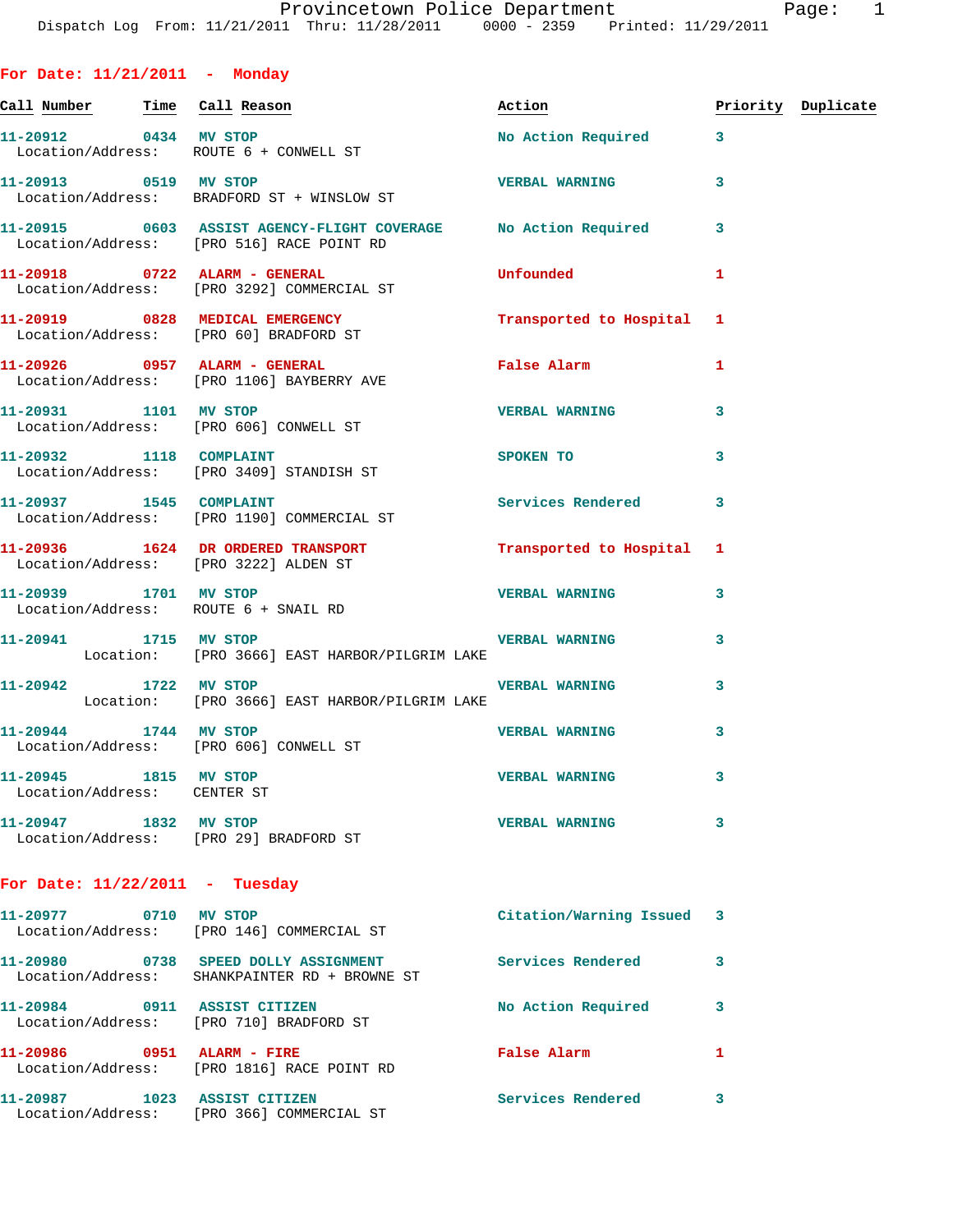|                                                                    | Dispatch Log From: 11/21/2011 Thru: 11/28/2011 0000 - 2359 Printed: 11/29/2011                                | Provincetown Police Department |                | Page: 2 |  |
|--------------------------------------------------------------------|---------------------------------------------------------------------------------------------------------------|--------------------------------|----------------|---------|--|
|                                                                    | 11-20990 1050 MEDICAL EMERGENCY/DOT Transported to Hospital 1<br>Location/Address: [PRO 440] HARRY KEMP WAY   |                                |                |         |  |
|                                                                    | 11-20993 1137 SERVE SUMMONS Services Rendered 3<br>Location/Address: [PRO 542] SHANK PAINTER RD               |                                |                |         |  |
|                                                                    | 11-20994 1139 ASSIST CITIZEN<br>Location/Address: [PRO 208] COMMERCIAL ST                                     | Services Rendered 3            |                |         |  |
| 11-20995 1148 MV STOP                                              | Location/Address: BRADFORD ST + HIGH POLE HILL                                                                | Citation/Warning Issued 3      |                |         |  |
|                                                                    | 11-21005 1350 MEDICAL EMERGENCY/DOT SECT. 12<br>Location/Address: [PRO 3296] SHANK PAINTER RD                 | Transported to Hospital 1      |                |         |  |
|                                                                    | 11-21010 1621 MEDICAL EMERGENCY<br>Location/Address: [PRO 3176] COMMERCIAL ST                                 | PATIENT REFUSAL                | $\mathbf{1}$   |         |  |
| 11-21014 1656 MV STOP<br>Location/Address: [TRU] ROUTE 6 O/B       |                                                                                                               | <b>VERBAL WARNING</b>          | $\mathbf{3}$   |         |  |
| Location/Address: ROUTE 6 + SNAIL RD                               | 11-21015 1711 MV STOP                                                                                         | <b>VERBAL WARNING</b>          | 3              |         |  |
| 11-21018 1752 MV STOP<br>Location/Address: COMMERCIAL ST           |                                                                                                               | <b>VERBAL WARNING</b>          | $\mathbf{3}$   |         |  |
|                                                                    | 11-21022 1856 MV STOP<br>Location/Address: BRADFORD ST + MONTELLO ST                                          | No Action Required 3           |                |         |  |
|                                                                    | 11-21025 1945 MEDICAL EMERGENCY<br>Location/Address: [PRO 2227] BRADFORD ST                                   | Transported to Hospital 1      |                |         |  |
|                                                                    | 11-21027 2011 MV STOP<br>Location/Address: [PRO 3296] SHANK PAINTER RD                                        | Citation/Warning Issued 3      |                |         |  |
|                                                                    | 11-21028 2025 MEDICAL EMERGENCY<br>Location/Address: [PRO 60] BRADFORD ST                                     | Transported to Hospital 1      |                |         |  |
|                                                                    | 11-21031 2116 MV STOP<br>Location/Address: [PRO 2818] CONWELL ST                                              | <b>VERBAL WARNING</b>          | 3              |         |  |
| For Date: $11/23/2011$ - Wednesday                                 |                                                                                                               |                                |                |         |  |
|                                                                    | 11-21036 0005 LOBBY TRAFFIC<br>Location/Address: [PRO 542] SHANK PAINTER RD                                   | No Action Required 3           |                | 22      |  |
|                                                                    | 11-21039 0040 ASSIST CITIZEN/STANGE BONE No Action Required 3<br>Location/Address: [PRO 542] SHANK PAINTER RD |                                |                |         |  |
| $11-21044$ 0415 ALARM - GENERAL<br>Location/Address: COMMERCIAL ST |                                                                                                               | False Alarm Weather (No 1      |                |         |  |
|                                                                    | 11-21051 0737 MEDICAL EMERGENCY<br>Location/Address: [PRO 2233] COMMERCIAL ST                                 | Transported to Hospital 1      |                |         |  |
|                                                                    | 11-21053 0824 FOUND PHONE<br>Location/Address: [PRO 542] SHANK PAINTER RD                                     | Services Rendered 3            |                |         |  |
|                                                                    | 11-21056 1127 LARCENY /FORGERY / FRAUD SPOKEN TO<br>Location/Address: [PRO 542] SHANK PAINTER RD              |                                | $\overline{2}$ |         |  |
|                                                                    | 11-21065 1718 MV STOP<br>Location/Address: [PRO 43] BRADFORD ST                                               | <b>VERBAL WARNING</b>          | 3              |         |  |
|                                                                    | 11-21067 1808 ALARM - GENERAL<br>Location/Address: [PRO 530] SHANK PAINTER RD                                 | No Action Required 1           |                |         |  |
|                                                                    | 11-21074 2112 MV STOP<br>Location/Address: [PRO 549] STANDISH ST                                              | <b>VERBAL WARNING</b>          | 3              |         |  |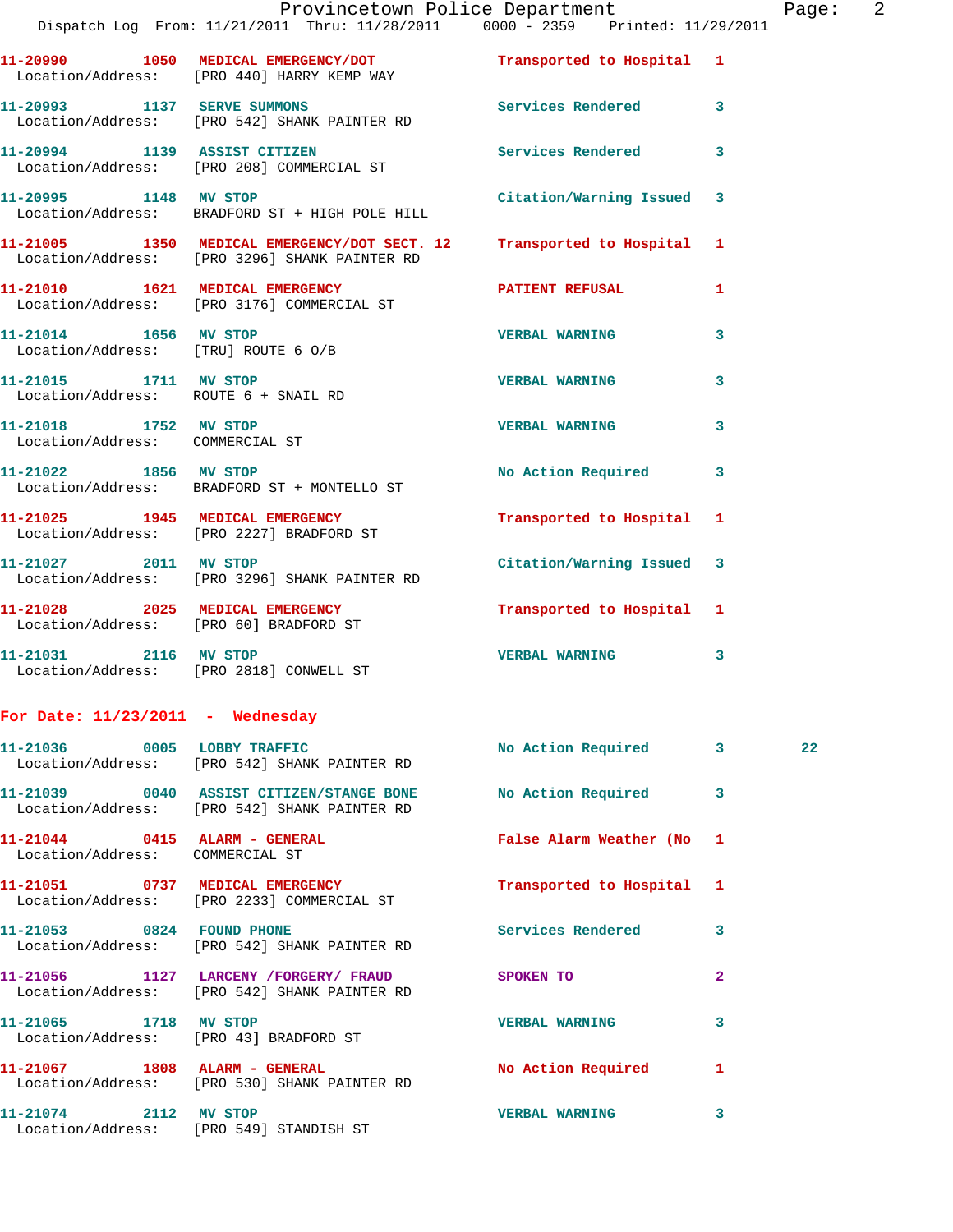|                                                        | Dispatch Log From: 11/21/2011 Thru: 11/28/2011 0000 - 2359 Printed: 11/29/2011                                 |                                 |              |   |
|--------------------------------------------------------|----------------------------------------------------------------------------------------------------------------|---------------------------------|--------------|---|
| 11-21075 2119 MV STOP                                  | Location/Address: RYDER ST + BRADFORD ST                                                                       | <b>VERBAL WARNING</b>           | 3            |   |
| 11-21076 2129 MV STOP                                  | Location/Address: ALDEN ST + BRADFORD ST                                                                       | <b>VERBAL WARNING</b>           | 3            |   |
| 11-21077 2136 MV STOP                                  | Location/Address: [PRO 43] BRADFORD ST                                                                         | <b>VERBAL WARNING</b>           | 3            |   |
| For Date: $11/24/2011$ - Thursday                      |                                                                                                                |                                 |              |   |
| 11-21088 0014 MV STOP<br>Location/Address: BRADFORD ST |                                                                                                                | <b>VERBAL WARNING</b>           | 3            |   |
|                                                        | 11-21098 0728 BURGLAR ALARM<br>Location/Address: [PRO 379] COMMERCIAL ST                                       | False Alarm                     | 1            |   |
|                                                        | 11-21100 0913 MEDICAL EMERGENCY<br>Location/Address: [PRO 1543] COMMERCIAL ST                                  | <b>Services Rendered</b>        | 1            |   |
|                                                        | 11-21103 1028 ALARM - GENERAL<br>Location/Address: [PRO 2535] COMMERCIAL ST                                    | False Alarm <b>Example 2</b>    | $\mathbf{1}$ |   |
|                                                        | 11-21107 1114 ASSIST AGENCY / MUTUAL AID Services Rendered<br>Location/Address: [PRO 369] COMMERCIAL ST        |                                 | 3            |   |
|                                                        | 11-21109 1427 MEDICAL EMERGENCY<br>Location/Address: [PRO 2085] FREEMAN ST                                     | <b>Services Rendered</b>        | 1            |   |
|                                                        | 11-21112 2153 LOST POCKETBOOK/FOUND<br>Location/Address: [PRO 27] BRADFORD ST                                  | Services Rendered               | $\mathbf{3}$ | 2 |
|                                                        | 11-21113 2255 ASSIST CITIZEN<br>Location/Address: [PRO 542] SHANK PAINTER RD                                   | Services Rendered 3             |              |   |
| For Date: $11/25/2011$ - Friday                        |                                                                                                                |                                 |              |   |
| Location/Address: [PRO 625] DEWEY AVE                  | 11-21114 0023 DISTURBANCE                                                                                      | Services Rendered 1             |              |   |
|                                                        | 11-21115 0027 LOBBY TRAFFIC<br>Location/Address: [PRO 542] SHANK PAINTER RD                                    | <b>Services Rendered 2</b> 3 14 |              |   |
| Location/Address: [PRO 2822] ALDEN ST                  | 11-21116 0707 SPEED DOLLY ASSIGNMENT Services Rendered                                                         |                                 | 3            |   |
|                                                        | 11-21117 0727 ALARM - GENERAL<br>Location/Address: [PRO 379] COMMERCIAL ST                                     | No Action Required              | 1            |   |
|                                                        | 11-21125 1045 LOST CELL PHONE<br>Location/Address: [PRO 542] SHANK PAINTER RD                                  | No Action Required              | 3            |   |
| 11-21132 1155 MV ACCIDENT                              | Location/Address: CENTRAL ST + BRADFORD ST<br>Refer To Accident: 11-49-AC                                      | Services Rendered               | 1            |   |
|                                                        | Location/Address: [PRO 2667] CAPTAIN BERTIE RD                                                                 | False Alarm                     | 1            |   |
| 11-21135 1304 COMPLAINT                                | Location/Address: [PRO 542] SHANK PAINTER RD                                                                   | SPOKEN TO                       | 3            |   |
|                                                        | 11-21136 1312 FOUND BROWN CLOTH PURSE/RETURN Services Rendered<br>Location/Address: [PRO 542] SHANK PAINTER RD |                                 | 3            |   |
| 11-21138 1354 MV STOP                                  |                                                                                                                | <b>VERBAL WARNING</b>           | 3            |   |

Location/Address: [PRO 3440] ROUTE 6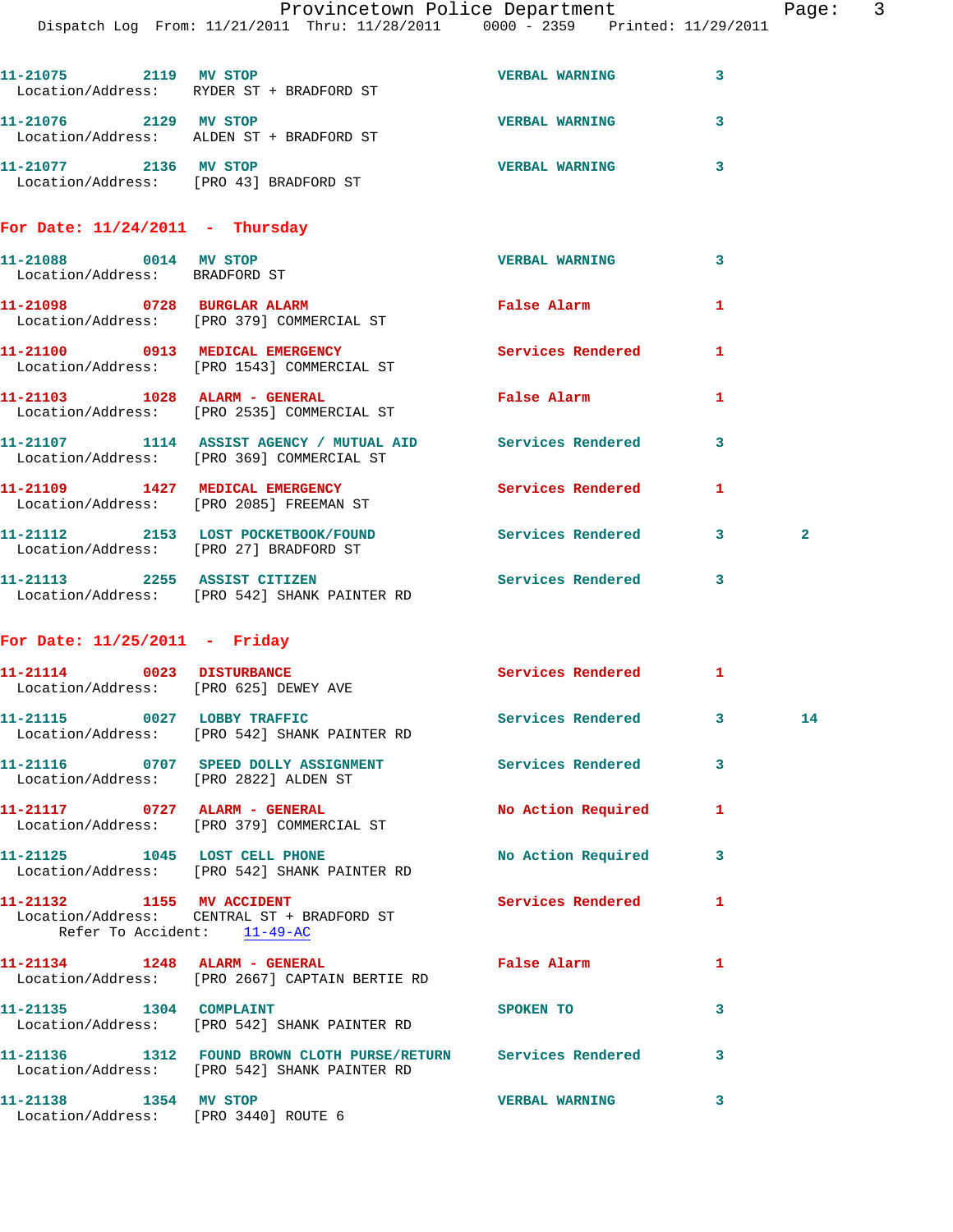Page:  $4$ 

|                                                                      | Provincetown Police Department<br>Dispatch Log From: 11/21/2011 Thru: 11/28/2011 0000 - 2359 Printed: 11/29/2011 |                            |              |
|----------------------------------------------------------------------|------------------------------------------------------------------------------------------------------------------|----------------------------|--------------|
| 11-21142 1453 MV STOP<br>Location/Address: [PRO 2518] ROUTE 6        |                                                                                                                  | <b>VERBAL WARNING</b>      | 3            |
| 11-21144 1534 LOST WALLET                                            | Location/Address: [PRO 542] SHANK PAINTER RD                                                                     | Services Rendered          | 3            |
| 11-21146   1607 SERVE SUMMONS                                        | Location/Address: [PRO 1251] SEASHORE PARK DR                                                                    | <b>Services Rendered</b>   | 3            |
|                                                                      | 11-21150 1648 SPEED DOLLY ASSIGNMENT<br>Location/Address: [PRO 542] SHANK PAINTER RD                             | <b>Services Rendered</b>   | 3            |
| 11-21156 1809 MV STOP                                                | Location/Address: [PRO 43] BRADFORD ST                                                                           | <b>VERBAL WARNING</b>      | 3            |
|                                                                      | 11-21160 1933 MEDICAL EMERGENCY<br>Location/Address: [PRO 30] BRADFORD ST                                        | Transported to Hospital    | 1            |
| Location/Address: [PRO 2085] FREEMAN ST                              | 11-21162 2008 MEDICAL EMERGENCY                                                                                  | PATIENT REFUSAL            | 1            |
| 11-21171 2254 COMPLAINT                                              | Location/Address: [PRO 526] RYDER ST EXT                                                                         | <b>Services Rendered</b>   | 3            |
| 11-21173 2314 MEDICAL EMERGENCY<br>Location/Address: [OT] WAREHAM RD |                                                                                                                  | Transported to Hospital    | 1            |
|                                                                      | 11-21174 2354 MEDICAL EMERGENCY<br>Location/Address: [PRO 2647] SHANK PAINTER RD                                 | Transported to Hospital 1  |              |
| For Date: $11/26/2011$ - Saturday                                    |                                                                                                                  |                            |              |
| Location/Address: [TRU] STONEY HILL RD                               | 11-21176   0114   ASSIST AGENCY / MUTUAL AID   Services Rendered                                                 |                            | 3            |
|                                                                      | 11-21178 0126 SUSPICIOUS ACTIVITY<br>Location/Address: [PRO 539] SHANK PAINTER RD                                | No Action Required         | $\mathbf{2}$ |
| 11-21179 0210 MEDICAL EMERGENCY                                      | Location/Address: [PRO 117] COMMERCIAL ST                                                                        | No Action Required         | 1            |
| 11-21180 0222 FIRE, VEHICLE                                          | Location/Address: [PRO 1892] SHANK PAINTER RD                                                                    | <b>Services Rendered</b>   | 1            |
|                                                                      | 11-21189 0651 SPEED DOLLY ASSIGNMENT<br>Location/Address: [PRO 442] HARRY KEMP WAY                               | No Action Required         | 3            |
|                                                                      | 11-21192 0803 ALARM - GENERAL<br>Location/Address: [PRO 3634] COMMERCIAL ST                                      | Services Rendered          | 1            |
|                                                                      | 11-21193 0805 FOUND/BLACK WALLET/RETURNED No Action Required<br>Location/Address: [PRO 1778] SHANK PAINTER RD    |                            | 3            |
| 11-21196 0931 MV STOP                                                | Location/Address: RYDER ST + BRADFORD ST                                                                         | <b>VERBAL WARNING</b>      | 3            |
|                                                                      | 11-21197 1000 LOST GREEN WALLET/RETURNED No Action Required<br>Location/Address: [PRO 542] SHANK PAINTER RD      |                            | 3            |
| 11-21203 1112 MV ACCIDENT<br>Location/Address: [PRO 736] BRADFORD ST |                                                                                                                  | <b>Services Rendered</b>   | 1            |
| 11-21208 1228 ASSIST CITIZEN<br>Location/Address: COMMERCIAL ST      |                                                                                                                  | Taken to Family/Guardian 3 |              |
|                                                                      | 11-21209 1238 MEDICAL EMERGENCY/D.O.T.<br>Location/Address: [PRO 440] HARRY KEMP WAY                             | Transported to Hospital 1  |              |

**11-21212 1324 MV STOP VERBAL WARNING 3**  Location/Address: BRADFORD ST + WEBSTER AVE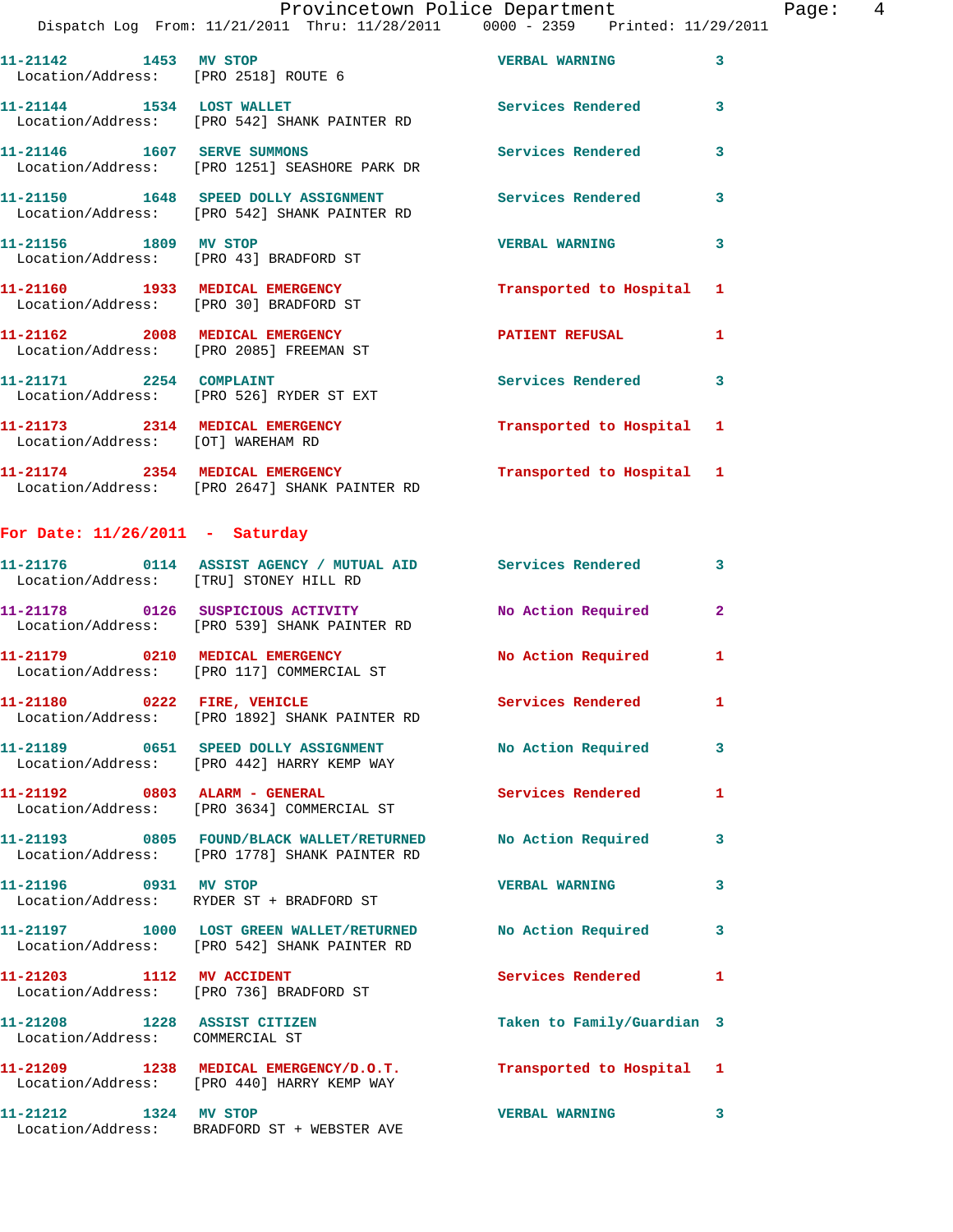## Provincetown Police Department The Page: 5

Dispatch Log From: 11/21/2011 Thru: 11/28/2011 0000 - 2359 Printed: 11/29/2011

| 11-21215 1328 ASSIST CITIZEN/LOCKOUT Services Rendered 3<br>Location/Address: SNAIL RD + ROUTE 6<br>11-21216 1333 FOUND PROPERTY<br>No Action Required 3<br>Location/Address: [PRO 2818] CONWELL ST<br>11-21214 1343 ASSIST CITIZEN/LOCKOUT Services Rendered<br>Location/Address: [PRO 1771] CONWELL ST<br>11-21224 1501 LOST PROPERTY-GLASSES<br>No Action Required<br>Location/Address: [PRO 2198] FRANKLIN ST<br>11-21227 1611 TRAFFIC CONTROL<br><b>Services Rendered</b><br>Location/Address: RYDER ST<br>11-21228 1617 TRAFFIC CONTROL<br><b>Services Rendered</b><br>Location: [PRO 3431] LOPES SQUARE<br>11-21230 1644 MEDICAL EMERGENCY<br>PATIENT REFUSAL<br>Location: [PRO 3431] LOPES SQUARE<br>11-21234 1950 ALARM - GENERAL<br>False Alarm<br>Location/Address: [PRO 2859] BRADFORD ST<br>11-21238 2030 MV STOP<br><b>VERBAL WARNING</b><br>Location/Address: ROUTE 6<br>11-21240 2133 MV STOP<br><b>VERBAL WARNING</b><br>Location/Address: [PRO 2490] PROVINCELANDS RD<br>11-21246 2340 SPEED DOLLY ASSIGNMENT Services Rendered 3<br>Location/Address: [PRO 542] SHANK PAINTER RD<br>For Date: $11/27/2011$ - Sunday<br>11-21249 0215 MEDICAL EMERGENCY<br>Services Rendered 1<br>Location/Address: [PRO 2558] BRADFORD ST | $DIDPQCDII$ $DQQ$ $ILOIII$ , $I1/ZI$ , $I2QII$ $IIIIQ$ , $I1/QQ$ , $I1QQ$ |                         |
|----------------------------------------------------------------------------------------------------------------------------------------------------------------------------------------------------------------------------------------------------------------------------------------------------------------------------------------------------------------------------------------------------------------------------------------------------------------------------------------------------------------------------------------------------------------------------------------------------------------------------------------------------------------------------------------------------------------------------------------------------------------------------------------------------------------------------------------------------------------------------------------------------------------------------------------------------------------------------------------------------------------------------------------------------------------------------------------------------------------------------------------------------------------------------------------------------------------------------------------------|---------------------------------------------------------------------------|-------------------------|
|                                                                                                                                                                                                                                                                                                                                                                                                                                                                                                                                                                                                                                                                                                                                                                                                                                                                                                                                                                                                                                                                                                                                                                                                                                              |                                                                           |                         |
|                                                                                                                                                                                                                                                                                                                                                                                                                                                                                                                                                                                                                                                                                                                                                                                                                                                                                                                                                                                                                                                                                                                                                                                                                                              |                                                                           |                         |
|                                                                                                                                                                                                                                                                                                                                                                                                                                                                                                                                                                                                                                                                                                                                                                                                                                                                                                                                                                                                                                                                                                                                                                                                                                              |                                                                           | 3                       |
|                                                                                                                                                                                                                                                                                                                                                                                                                                                                                                                                                                                                                                                                                                                                                                                                                                                                                                                                                                                                                                                                                                                                                                                                                                              |                                                                           | $\overline{\mathbf{3}}$ |
|                                                                                                                                                                                                                                                                                                                                                                                                                                                                                                                                                                                                                                                                                                                                                                                                                                                                                                                                                                                                                                                                                                                                                                                                                                              |                                                                           | 3                       |
|                                                                                                                                                                                                                                                                                                                                                                                                                                                                                                                                                                                                                                                                                                                                                                                                                                                                                                                                                                                                                                                                                                                                                                                                                                              |                                                                           | 3                       |
|                                                                                                                                                                                                                                                                                                                                                                                                                                                                                                                                                                                                                                                                                                                                                                                                                                                                                                                                                                                                                                                                                                                                                                                                                                              |                                                                           | $\mathbf{1}$            |
|                                                                                                                                                                                                                                                                                                                                                                                                                                                                                                                                                                                                                                                                                                                                                                                                                                                                                                                                                                                                                                                                                                                                                                                                                                              |                                                                           | $\mathbf{1}$            |
|                                                                                                                                                                                                                                                                                                                                                                                                                                                                                                                                                                                                                                                                                                                                                                                                                                                                                                                                                                                                                                                                                                                                                                                                                                              |                                                                           | 3                       |
|                                                                                                                                                                                                                                                                                                                                                                                                                                                                                                                                                                                                                                                                                                                                                                                                                                                                                                                                                                                                                                                                                                                                                                                                                                              |                                                                           | 3                       |
|                                                                                                                                                                                                                                                                                                                                                                                                                                                                                                                                                                                                                                                                                                                                                                                                                                                                                                                                                                                                                                                                                                                                                                                                                                              |                                                                           |                         |
|                                                                                                                                                                                                                                                                                                                                                                                                                                                                                                                                                                                                                                                                                                                                                                                                                                                                                                                                                                                                                                                                                                                                                                                                                                              |                                                                           |                         |
|                                                                                                                                                                                                                                                                                                                                                                                                                                                                                                                                                                                                                                                                                                                                                                                                                                                                                                                                                                                                                                                                                                                                                                                                                                              |                                                                           |                         |

| 11-21253 0329 MV STOP<br>Location/Address: [PRO 43] BRADFORD ST |                                                                                                                                            | <b>VERBAL WARNING</b>     | $\mathbf{3}$ |
|-----------------------------------------------------------------|--------------------------------------------------------------------------------------------------------------------------------------------|---------------------------|--------------|
| Location/Address: RACE POINT RD                                 |                                                                                                                                            | Services Rendered         | $\mathbf{3}$ |
|                                                                 | 11-21271 0956 MV STOP<br>Location/Address: [PRO 3682] BRADFORD ST                                                                          | <b>VERBAL WARNING</b>     | $\mathbf{3}$ |
|                                                                 | 11-21272 1000 ASSIST CITIZEN/REASSURANCE Services Rendered<br>Location/Address: [PRO 3632] COMMERCIAL ST                                   |                           | $\mathbf{3}$ |
| 11-21276 1041 MV STOP                                           | Location/Address: HIGH POLE HILL + BRADFORD ST                                                                                             | <b>VERBAL WARNING</b>     | $\mathbf{3}$ |
|                                                                 | 11-21284 1401 MEDICAL EMERGENCY<br>Location/Address: [PRO 822] COMMERCIAL ST                                                               | Transported to Hospital 1 |              |
|                                                                 | Location/Address: [PRO 741] BRADFORD ST                                                                                                    | No Action Required        | $\mathbf{3}$ |
|                                                                 | 11-21289               1548    ASSIST AGENCY  /  MUTUAL  AID                Services  Rendered<br>Location/Address: [PRO 1748] FRANKLIN ST |                           | $\mathbf{3}$ |
| 11-21293 1700 MV STOP                                           | Location/Address: [PRO 2818] CONWELL ST                                                                                                    | <b>Services Rendered</b>  | 3            |
| 11-21294 1702 MV STOP<br>Location/Address: ROUTE 6 + SNAIL RD   |                                                                                                                                            | <b>VERBAL WARNING</b>     | 3            |
| 11-21297 1709 MV STOP                                           |                                                                                                                                            | <b>VERBAL WARNING</b>     | 3            |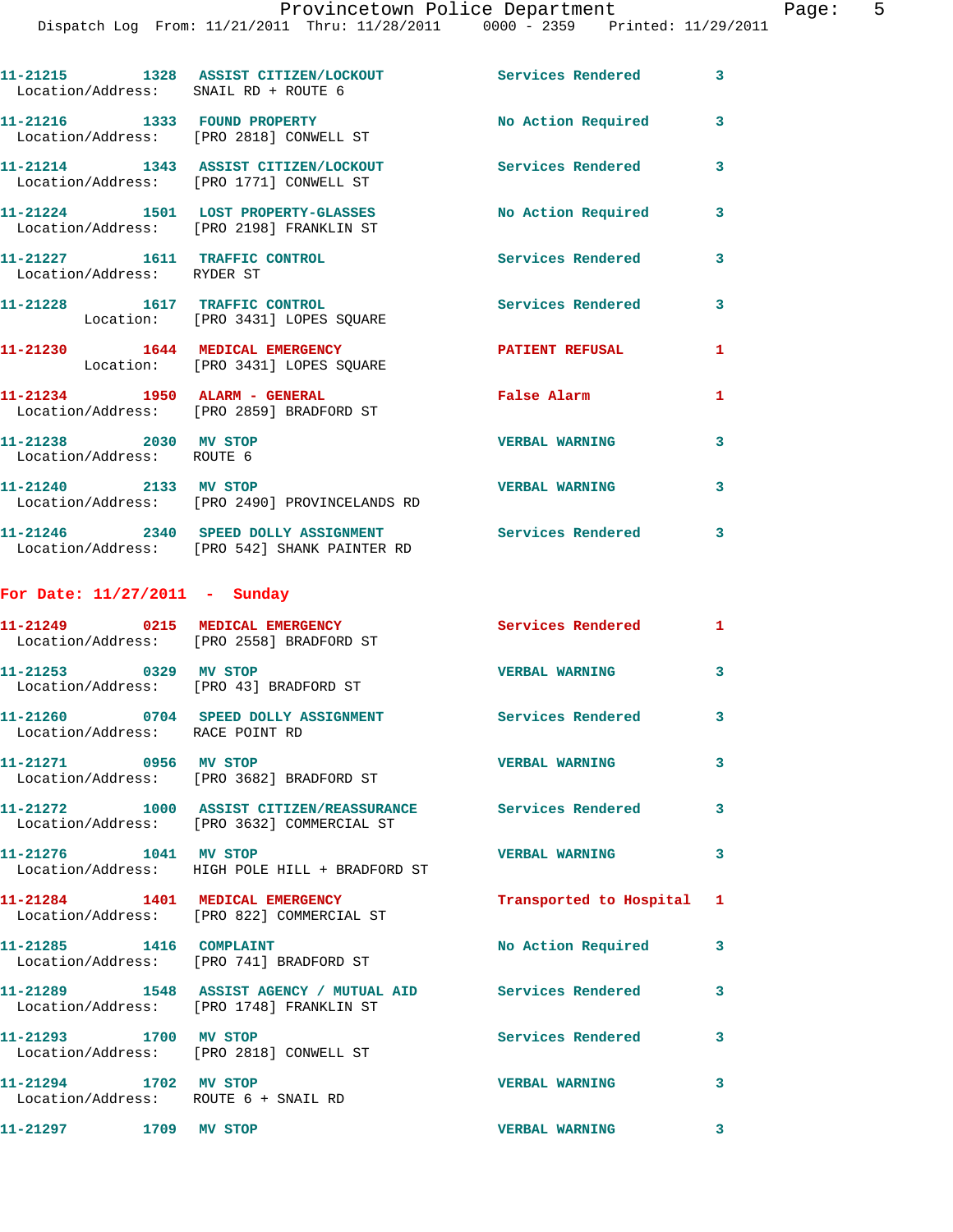|                                                                | Dispatch Log From: 11/21/2011 Thru: 11/28/2011 0000 - 2359 Printed: 11/29/2011                                | Provincetown Police Department | Page: 6      |
|----------------------------------------------------------------|---------------------------------------------------------------------------------------------------------------|--------------------------------|--------------|
| Location/Address: ROUTE 6 + SNAIL RD                           |                                                                                                               |                                |              |
| 11-21298 1734 MV STOP<br>Location/Address: SNAIL RD            |                                                                                                               | <b>VERBAL WARNING</b>          | $\mathbf{3}$ |
|                                                                | 11-21299 1757 SPEED DOLLY ASSIGNMENT Services Rendered 3<br>Location/Address: [PRO 542] SHANK PAINTER RD      |                                |              |
| Location/Address: [PRO 2406] NELSON AVE                        | 11-21301 1814 DOMESTIC DISTURBANCE/ASSAULT SPOKEN TO                                                          |                                | $\mathbf{1}$ |
|                                                                | 11-21304 1831 MV STOP<br>Location/Address: [PRO 2540] RACE POINT RD                                           | VERBAL WARNING 3               |              |
|                                                                | 11-21308 1955 MEDICAL EMERGENCY 1 Transported to Hospital 1<br>Location/Address: [PRO 2227] BRADFORD ST       |                                |              |
| For Date: $11/28/2011$ - Monday                                |                                                                                                               |                                |              |
|                                                                | 11-21333 0706 SPEED DOLLY ASSIGNMENT Services Rendered 3<br>Location/Address: [PRO 569] WINSLOW ST            |                                |              |
| Location/Address: [PRO 2513] ROUTE 6                           | 11-21335 0756 ROAD CLOSURE                                                                                    | Services Rendered 3            |              |
|                                                                | 11-21336 0816 VANDALISM/X-MAS DECORATIONS No Action Required 3<br>Location/Address: [PRO 245] COMMERCIAL ST   |                                |              |
|                                                                | 11-21337 0834 ALARM - GENERAL<br>Location/Address: [PRO 210] COMMERCIAL ST                                    | BLDG/PROP Checked/Secure 1     |              |
|                                                                | 11-21339 0926 SERVE SUMMONS/UNABLE TO SERVE Services Rendered 3<br>Location/Address: [PRO 3596] COMMERCIAL ST |                                |              |
|                                                                | 11-21341 0937 ALARM - GENERAL<br>Location/Address: [PRO 2499] RACE POINT RD                                   | Services Rendered 1            |              |
| 11-21340 0938 SERVE SUMMONS<br>Location/Address: COMMERCIAL ST |                                                                                                               | Services Rendered 3            |              |
|                                                                | 11-21342 0940 TESTING SPRINKLER SYSTEM Services Rendered 1<br>Location/Address: [PRO 388] COMMERCIAL ST       |                                |              |
|                                                                | 11-21343 0956 SERVE SUMMONS<br>Location/Address: [PRO 1174] WINTHROP ST                                       | Services Rendered 3            |              |
|                                                                | 11-21345 1048 TRAFFIC CONTROL<br>Location/Address: [PRO 208] COMMERCIAL ST                                    | No Action Required 3           |              |
|                                                                | 11-21344 1057 197 OUT OF SERVICE Services Rendered 1<br>Location/Address: [PRO 1892] SHANK PAINTER RD         |                                |              |
|                                                                | 11-21347 1128 COMPLAINT<br>Location/Address: [PRO 1970] BRADFORD ST                                           | No Action Required 3           |              |
|                                                                | 11-21348 1134 MEDICAL EMERGENCY Services Rendered 1<br>Location/Address: [PRO 1261] COMMERCIAL ST             |                                |              |
| Location/Address: COMMERCIAL ST                                | 11-21350 1233 ASSIST CITIZEN/STUCK ON L.P. Taken/Referred to Other 3                                          |                                |              |
| 11-21351 1246 COMPLAINT                                        | Location/Address: [PRO 1486] PEARL ST                                                                         | No Action Required 3           |              |
|                                                                | 11-21355 1615 SPEED DOLLY ASSIGNMENT No Action Required 3<br>Location/Address: [PRO 542] SHANK PAINTER RD     |                                |              |
| 11-21359 1709 MV STOP<br>Location/Address: [TRU] ROUTE 6       |                                                                                                               | <b>VERBAL WARNING</b>          | 3            |